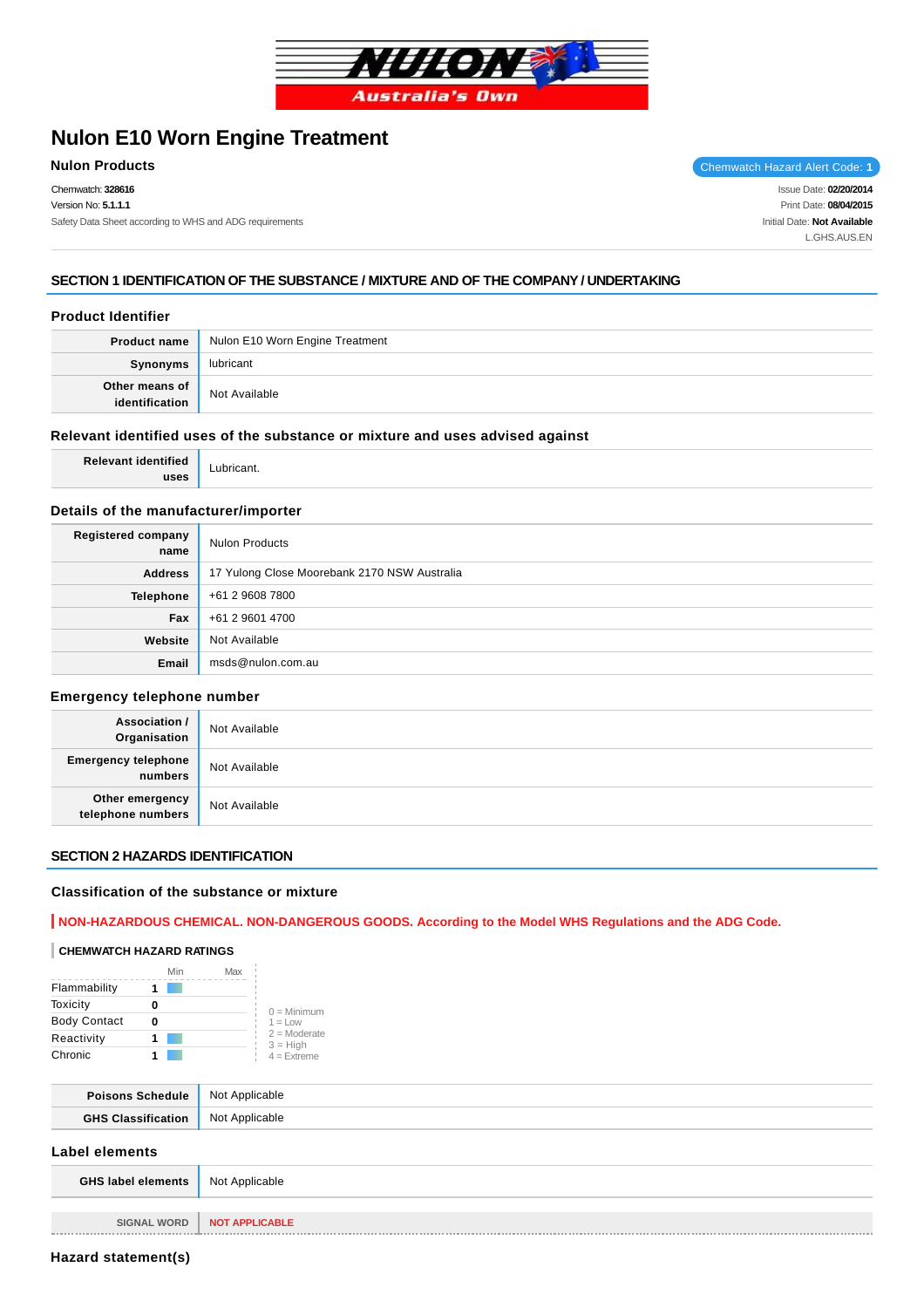**Precautionary statement(s) Prevention**

**Precautionary statement(s) Response**

**Precautionary statement(s) Storage**

**Precautionary statement(s) Disposal**

### **SECTION 3 COMPOSITION / INFORMATION ON INGREDIENTS**

#### **Substances**

See section below for composition of Mixtures

#### **Mixtures**

| <b>CAS No</b>                                                                                                | %[weight] | <b>Name</b>                                     |
|--------------------------------------------------------------------------------------------------------------|-----------|-------------------------------------------------|
| Not avail.                                                                                                   | $30 - 60$ | mineral oil                                     |
| Not Available                                                                                                | NotSpec.  | (solvent refined)                               |
| Not Available                                                                                                | $30 - 60$ | additives, unregulated                          |
| 9002-84-0                                                                                                    | $1 - 10$  | polytetrafluoroethylene                         |
| Not Available                                                                                                | $1 - 10$  | performance additives                           |
| Not Available                                                                                                |           | dye                                             |
| Not Available                                                                                                | NotSpec.  | NOTE: Manufacturer has supplied full ingredient |
| Not Available                                                                                                | NotSpec.  | information to allow CHEMWATCH assessment.      |
| (solvent refined) NOTE: Manufacturer has supplied full ingredient information to allow CHEMWATCH assessment. |           |                                                 |

The specific chemical identity and/or exact percentage (concentration) of composition has been withheld as a trade secret.

# **SECTION 4 FIRST AID MEASURES**

#### **Description of first aid measures**

| <b>Eye Contact</b>  | If this product comes in contact with eyes:<br>▶ Wash out immediately with water.<br>If irritation continues, seek medical attention.<br>► Removal of contact lenses after an eye injury should only be undertaken by skilled personnel. |
|---------------------|------------------------------------------------------------------------------------------------------------------------------------------------------------------------------------------------------------------------------------------|
| <b>Skin Contact</b> | If skin or hair contact occurs:<br>Flush skin and hair with running water (and soap if available).<br>▶ Seek medical attention in event of irritation.                                                                                   |
| Inhalation          | If fumes, aerosols or combustion products are inhaled remove from contaminated area.<br>• Other measures are usually unnecessary.                                                                                                        |
| Ingestion           | $\cdot$ Immediately give a glass of water.<br>First aid is not generally required. If in doubt, contact a Poisons Information Centre or a doctor.                                                                                        |

#### **Indication of any immediate medical attention and special treatment needed**

Treat symptomatically.

- Heavy and persistent skin contamination over many years may lead to dysplastic changes. Pre-existing skin disorders may be aggravated by exposure to this product.
- In general, emesis induction is unnecessary with high viscosity, low volatility products, i.e. most oils and greases.
- High pressure accidental injection through the skin should be assessed for possible incision, irrigation and/or debridement.
- **NOTE:** Injuries may not seem serious at first, but within a few hours tissue may become swollen, discoloured and extremely painful with extensive subcutaneous necrosis. Product may be forced through considerable distances along tissue planes.

#### **SECTION 5 FIREFIGHTING MEASURES**

#### **Extinguishing media**

| ▸ Water spray or fog.<br>Alcohol stable foam.<br>▶ Dry chemical powder.<br>Carbon dioxide. |
|--------------------------------------------------------------------------------------------|
| Do not use a water jet to fight fire.                                                      |

#### **Special hazards arising from the substrate or mixture**

| Fire Incompatibility | ▶ Avoid contamination with oxidising agents i.e. nitrates, oxidising acids, chlorine bleaches, pool chlorine etc. as ignition may |
|----------------------|-----------------------------------------------------------------------------------------------------------------------------------|
|                      | result                                                                                                                            |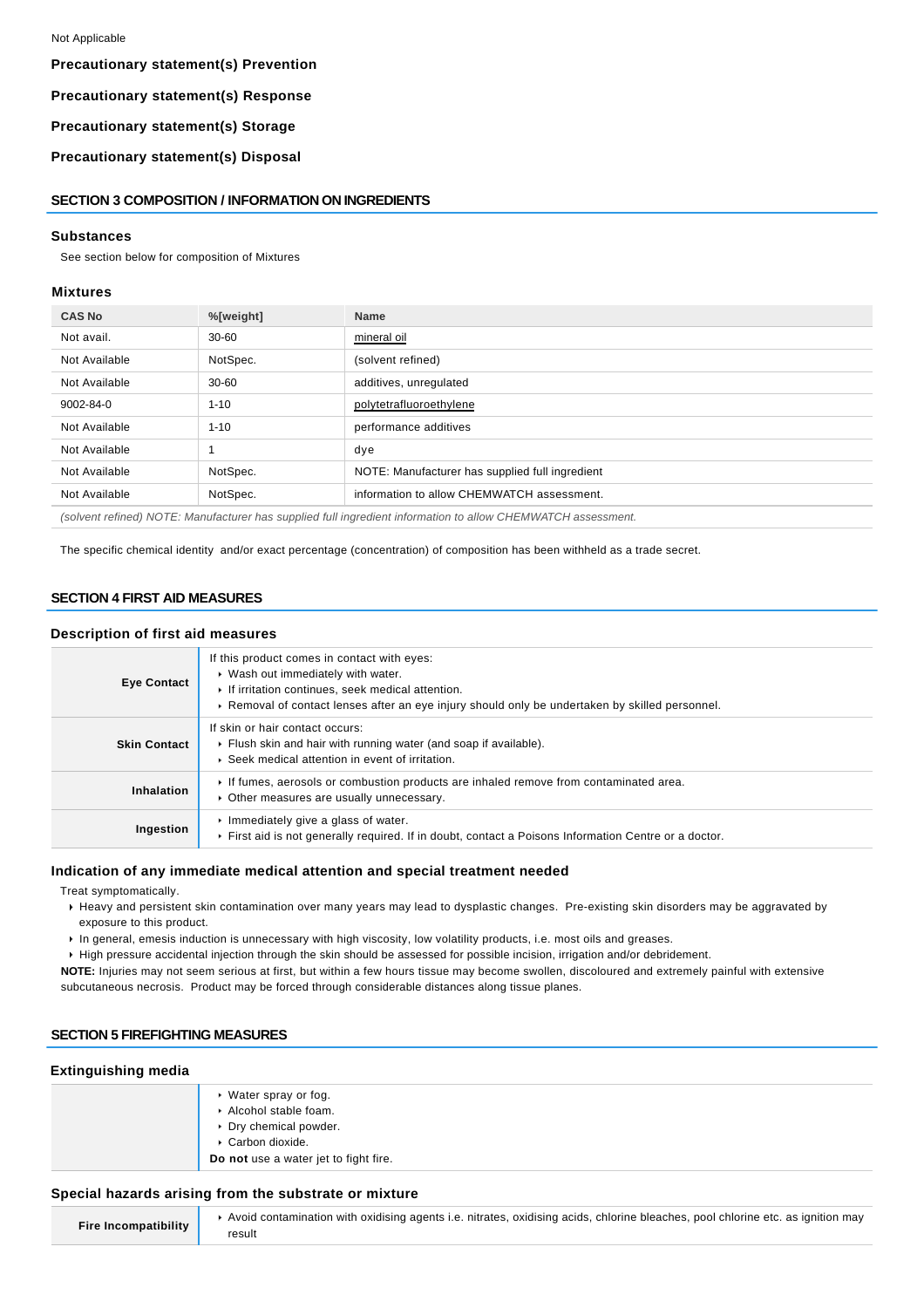# **Advice for firefighters**

| <b>Fire Fighting</b>         | Alert Fire Brigade and tell them location and nature of hazard.<br>▶ Wear full body protective clothing with breathing apparatus.<br>▶ Prevent, by any means available, spillage from entering drains or water course.<br>► Use water delivered as a fine spray to control fire and cool adjacent area.<br>Avoid spraying water onto liquid pools.<br>DO NOT approach containers suspected to be hot.<br>$\triangleright$ Cool fire exposed containers with water spray from a protected location.<br>If safe to do so, remove containers from path of fire.                                                                                                                                                                    |
|------------------------------|---------------------------------------------------------------------------------------------------------------------------------------------------------------------------------------------------------------------------------------------------------------------------------------------------------------------------------------------------------------------------------------------------------------------------------------------------------------------------------------------------------------------------------------------------------------------------------------------------------------------------------------------------------------------------------------------------------------------------------|
| <b>Fire/Explosion Hazard</b> | • Combustible.<br>• Slight fire hazard when exposed to heat or flame.<br>► Heating may cause expansion or decomposition leading to violent rupture of containers.<br>• On combustion, may emit toxic fumes of carbon monoxide (CO).<br>• May emit acrid smoke.<br>• Mists containing combustible materials may be explosive.<br>Combustion products include; carbon dioxide (CO2) hydrogen chloride phosgene other pyrolysis products typical of burning<br>organic materialMay emit poisonous fumes. CARE: Water in contact with hot liquid may cause foaming and a steam<br>explosion with wide scattering of hot oil and possible severe burns. Foaming may cause overflow of containers and may<br>result in possible fire. |

# **SECTION 6 ACCIDENTAL RELEASE MEASURES**

# **Personal precautions, protective equipment and emergency procedures**

| <b>Minor Spills</b> | Slippery when spilt.<br>Remove all ignition sources.<br>Clean up all spills immediately.<br>Avoid breathing vapours and contact with skin and eyes.<br>$\triangleright$ Control personal contact with the substance, by using protective equipment.<br>Contain and absorb spill with sand, earth, inert material or vermiculite.<br>$\triangleright$ Wipe up.<br>• Place in a suitable, labelled container for waste disposal.                                                                                                                                                                                                                                                                                                                                                                            |
|---------------------|-----------------------------------------------------------------------------------------------------------------------------------------------------------------------------------------------------------------------------------------------------------------------------------------------------------------------------------------------------------------------------------------------------------------------------------------------------------------------------------------------------------------------------------------------------------------------------------------------------------------------------------------------------------------------------------------------------------------------------------------------------------------------------------------------------------|
| <b>Major Spills</b> | Slippery when spilt.<br>Moderate hazard.<br>• Clear area of personnel and move upwind.<br>Alert Fire Brigade and tell them location and nature of hazard.<br>• Wear breathing apparatus plus protective gloves.<br>▶ Prevent, by any means available, spillage from entering drains or water course.<br>• No smoking, naked lights or ignition sources.<br>Increase ventilation.<br>Stop leak if safe to do so.<br>Contain spill with sand, earth or vermiculite.<br>• Collect recoverable product into labelled containers for recycling.<br>Absorb remaining product with sand, earth or vermiculite.<br>• Collect solid residues and seal in labelled drums for disposal.<br>• Wash area and prevent runoff into drains.<br>If contamination of drains or waterways occurs, advise emergency services. |
|                     | Personal Protective Equipment advice is contained in Section 8 of the MSDS.                                                                                                                                                                                                                                                                                                                                                                                                                                                                                                                                                                                                                                                                                                                               |

# **SECTION 7 HANDLING AND STORAGE**

# **Precautions for safe handling**

|                   | Avoid all personal contact, including inhalation.                                                                                    |
|-------------------|--------------------------------------------------------------------------------------------------------------------------------------|
|                   | ▶ Wear protective clothing when risk of exposure occurs.                                                                             |
|                   | ▶ Use in a well-ventilated area.                                                                                                     |
|                   | ▶ Prevent concentration in hollows and sumps.                                                                                        |
|                   | DO NOT enter confined spaces until atmosphere has been checked.                                                                      |
|                   | DO NOT allow material to contact humans, exposed food or food utensils.                                                              |
|                   | Avoid contact with incompatible materials.                                                                                           |
|                   | V When handling, DO NOT eat, drink or smoke.                                                                                         |
| Safe handling     | Keep containers securely sealed when not in use.                                                                                     |
|                   | Avoid physical damage to containers.                                                                                                 |
|                   | Always wash hands with soap and water after handling.                                                                                |
|                   | ► Work clothes should be laundered separately. Launder contaminated clothing before re-use.                                          |
|                   | ▶ Use good occupational work practice.                                                                                               |
|                   | • Observe manufacturer's storage and handling recommendations contained within this MSDS.                                            |
|                   | ▶ Atmosphere should be regularly checked against established exposure standards to ensure safe working conditions are<br>maintained. |
|                   | Store in original containers.                                                                                                        |
|                   | ▶ Keep containers securely sealed.                                                                                                   |
| Other information | ▶ No smoking, naked lights or ignition sources.                                                                                      |
|                   | Store in a cool, dry, well-ventilated area.                                                                                          |
|                   | Store away from incompatible materials and foodstuff containers.                                                                     |
|                   |                                                                                                                                      |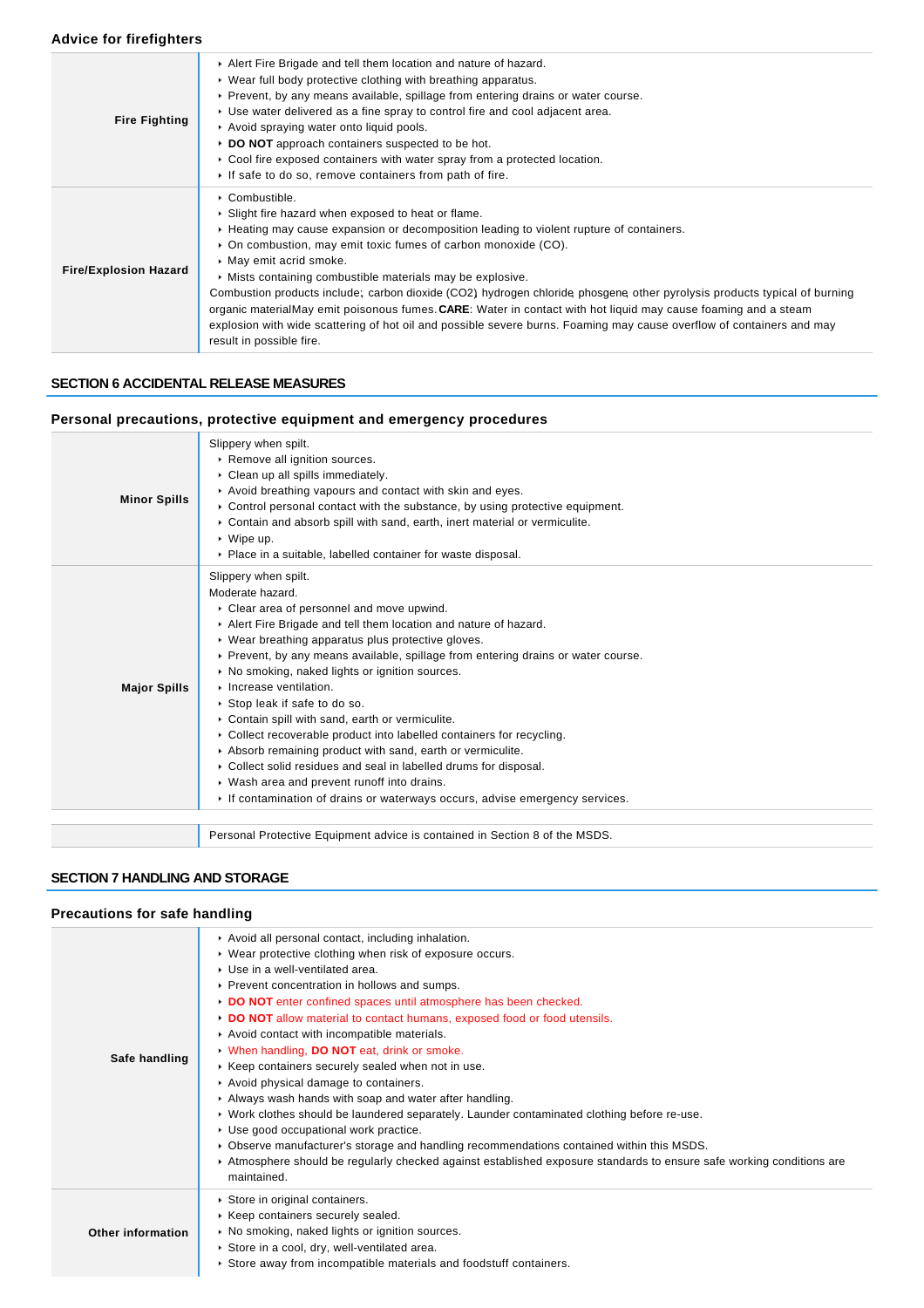Protect containers against physical damage and check regularly for leaks.

Observe manufacturer's storage and handling recommendations contained within this MSDS.

### **Conditions for safe storage, including any incompatibilities**

| Suitable container         | $\triangleright$ Metal can or drum<br>▶ Packaging as recommended by manufacturer.<br>• Check all containers are clearly labelled and free from leaks.                                                       |
|----------------------------|-------------------------------------------------------------------------------------------------------------------------------------------------------------------------------------------------------------|
| Storage<br>incompatibility | CARE: Water in contact with heated material may cause foaming or a steam explosion with possible severe burns from wide<br>scattering of hot material. Resultant overflow of containers may result in fire. |

#### **SECTION 8 EXPOSURE CONTROLS / PERSONAL PROTECTION**

# **Control parameters**

### **OCCUPATIONAL EXPOSURE LIMITS (OEL)**

#### **INGREDIENT DATA**

| <b>Source</b>                   | <b>Ingredient</b> | <b>Material name</b>      | <b>TWA</b>         | <b>STEL</b>   | Peak          | <b>Notes</b>  |
|---------------------------------|-------------------|---------------------------|--------------------|---------------|---------------|---------------|
| Australia Exposure<br>Standards | mineral oil       | Oil mist, refined mineral | $5 \text{ ma/m}$ 3 | Not Available | Not Available | Not Available |

#### **EMERGENCY LIMITS**

| Ingredient              | Material name                     | TEEL.     |                    | TEEL-J              |
|-------------------------|-----------------------------------|-----------|--------------------|---------------------|
| polytetrafluoroethylene | Polytetrafluoroethylene; (Teflon) | 0.3 mg/m3 | $3.3 \text{ ma/m}$ | $20 \text{ mg/m}$ 3 |

| Ingredient                                              | <b>Original IDLH</b> | <b>Revised IDLH</b> |
|---------------------------------------------------------|----------------------|---------------------|
| mineral oil                                             | Not Available        | Not Available       |
| (solvent refined)                                       | Not Available        | Not Available       |
| additives, unregulated                                  | Not Available        | Not Available       |
| polytetrafluoroethylene                                 | Not Available        | Not Available       |
| performance additives                                   | Not Available        | Not Available       |
| dye                                                     | Not Available        | Not Available       |
| NOTE: Manufacturer<br>has supplied full<br>ingredient   | Not Available        | Not Available       |
| information to allow<br><b>CHEMWATCH</b><br>assessment. | Not Available        | Not Available       |

#### **MATERIAL DATA**

All perfluorinated carbons (PFCs) that have undergone evaluation by the ACGIH or WEEL committees in the US have been granted an exposure guideline of 1000 ppm 8-hour Time Weighted Average (8-hr TWA). NASA has evaluated the toxicity information associated with PFCs including those that can be used as heat transfer agents and fire extinguishing agents in spacecraft and has established a Space Maximum Allowable Concentration (SMAC) of 11,000 ppm for up to 180 days (24 hours/day).

Toxicity and Irritation data for petroleum-based mineral oils are related to chemical components and vary as does the composition and source of the original crude.

A small but definite risk of occupational skin cancer occurs in workers exposed to persistent skin contamination by oils over a period of years. This risk has been attributed to the presence of certain polycyclic aromatic hydrocarbons (PAH) (typified by benz[a]pyrene). Petroleum oils which are solvent refined/extracted or severely hydrotreated, contain very low concentrations of both.

#### **Exposure controls**

| Appropriate<br>engineering controls | Engineering controls are used to remove a hazard or place a barrier between the worker and the hazard. Well-designed<br>provide this high level of protection.<br>The basic types of engineering controls are:<br>Process controls which involve changing the way a job activity or process is done to reduce the risk.<br>contaminant in use.<br>Employers may need to use multiple types of controls to prevent employee overexposure.                                                                                                                                                                                                           | engineering controls can be highly effective in protecting workers and will typically be independent of worker interactions to<br>Enclosure and/or isolation of emission source which keeps a selected hazard "physically" away from the worker and<br>ventilation that strategically "adds" and "removes" air in the work environment. Ventilation can remove or dilute an air<br>contaminant if designed properly. The design of a ventilation system must match the particular process and chemical or |  |  |
|-------------------------------------|----------------------------------------------------------------------------------------------------------------------------------------------------------------------------------------------------------------------------------------------------------------------------------------------------------------------------------------------------------------------------------------------------------------------------------------------------------------------------------------------------------------------------------------------------------------------------------------------------------------------------------------------------|-----------------------------------------------------------------------------------------------------------------------------------------------------------------------------------------------------------------------------------------------------------------------------------------------------------------------------------------------------------------------------------------------------------------------------------------------------------------------------------------------------------|--|--|
|                                     | General exhaust is adequate under normal operating conditions. Local exhaust ventilation may be required in special<br>circumstances. If risk of overexposure exists, wear approved respirator. Supplied-air type respirator may be required in<br>special circumstances. Correct fit is essential to ensure adequate protection. Provide adequate ventilation in warehouses and<br>enclosed storage areas. Air contaminants generated in the workplace possess varying "escape" velocities which, in turn,<br>determine the "capture velocities" of fresh circulating air required to effectively remove the contaminant.<br>Type of Contaminant: | Air Speed:                                                                                                                                                                                                                                                                                                                                                                                                                                                                                                |  |  |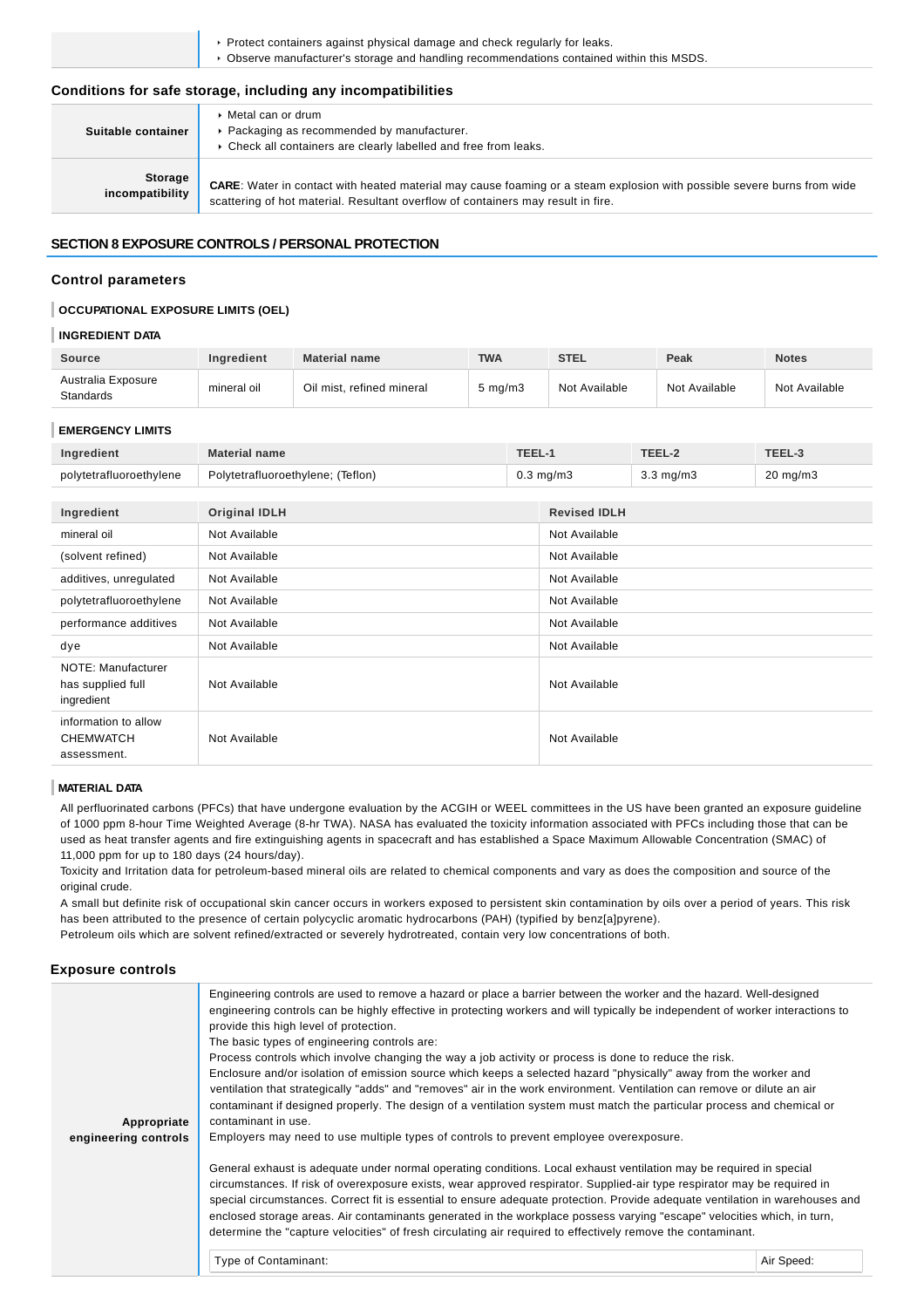|                              | solvent, vapours, degreasing etc., evaporating from tank (in still air).                                                                                                                                                                                                                                                                                                                                                                                                                                                                                                                                                                                                                                                                                                                                                                                                                                                                                                                                                                                                                                                                                                                                                                                                                                                                                                                                                                                                                                                                                                                                                                                                                                                                                                                                                                                               |                                  | $0.25 - 0.5$ m/s<br>$(50-100)$ f/min) |
|------------------------------|------------------------------------------------------------------------------------------------------------------------------------------------------------------------------------------------------------------------------------------------------------------------------------------------------------------------------------------------------------------------------------------------------------------------------------------------------------------------------------------------------------------------------------------------------------------------------------------------------------------------------------------------------------------------------------------------------------------------------------------------------------------------------------------------------------------------------------------------------------------------------------------------------------------------------------------------------------------------------------------------------------------------------------------------------------------------------------------------------------------------------------------------------------------------------------------------------------------------------------------------------------------------------------------------------------------------------------------------------------------------------------------------------------------------------------------------------------------------------------------------------------------------------------------------------------------------------------------------------------------------------------------------------------------------------------------------------------------------------------------------------------------------------------------------------------------------------------------------------------------------|----------------------------------|---------------------------------------|
|                              | aerosols, fumes from pouring operations, intermittent container filling, low speed conveyer transfers,<br>welding, spray drift, plating acid fumes, pickling (released at low velocity into zone of active<br>generation)                                                                                                                                                                                                                                                                                                                                                                                                                                                                                                                                                                                                                                                                                                                                                                                                                                                                                                                                                                                                                                                                                                                                                                                                                                                                                                                                                                                                                                                                                                                                                                                                                                              |                                  | $0.5 - 1$ m/s<br>$(100-200$ f/min.)   |
|                              | direct spray, spray painting in shallow booths, drum filling, conveyer loading, crusher dusts, gas<br>discharge (active generation into zone of rapid air motion)                                                                                                                                                                                                                                                                                                                                                                                                                                                                                                                                                                                                                                                                                                                                                                                                                                                                                                                                                                                                                                                                                                                                                                                                                                                                                                                                                                                                                                                                                                                                                                                                                                                                                                      |                                  | $1 - 2.5$ m/s<br>(200-500 f/min.)     |
|                              | grinding, abrasive blasting, tumbling, high speed wheel generated dusts (released at high initial velocity<br>into zone of very high rapid air motion)                                                                                                                                                                                                                                                                                                                                                                                                                                                                                                                                                                                                                                                                                                                                                                                                                                                                                                                                                                                                                                                                                                                                                                                                                                                                                                                                                                                                                                                                                                                                                                                                                                                                                                                 |                                  | $2.5 - 10$ m/s<br>(500-2000 f/min.)   |
|                              | Within each range the appropriate value depends on:                                                                                                                                                                                                                                                                                                                                                                                                                                                                                                                                                                                                                                                                                                                                                                                                                                                                                                                                                                                                                                                                                                                                                                                                                                                                                                                                                                                                                                                                                                                                                                                                                                                                                                                                                                                                                    |                                  |                                       |
|                              | Lower end of the range                                                                                                                                                                                                                                                                                                                                                                                                                                                                                                                                                                                                                                                                                                                                                                                                                                                                                                                                                                                                                                                                                                                                                                                                                                                                                                                                                                                                                                                                                                                                                                                                                                                                                                                                                                                                                                                 | Upper end of the range           |                                       |
|                              | 1: Room air currents minimal or favourable to capture                                                                                                                                                                                                                                                                                                                                                                                                                                                                                                                                                                                                                                                                                                                                                                                                                                                                                                                                                                                                                                                                                                                                                                                                                                                                                                                                                                                                                                                                                                                                                                                                                                                                                                                                                                                                                  | 1: Disturbing room air currents  |                                       |
|                              | 2: Contaminants of low toxicity or of nuisance value only.                                                                                                                                                                                                                                                                                                                                                                                                                                                                                                                                                                                                                                                                                                                                                                                                                                                                                                                                                                                                                                                                                                                                                                                                                                                                                                                                                                                                                                                                                                                                                                                                                                                                                                                                                                                                             | 2: Contaminants of high toxicity |                                       |
|                              | 3: Intermittent, low production.                                                                                                                                                                                                                                                                                                                                                                                                                                                                                                                                                                                                                                                                                                                                                                                                                                                                                                                                                                                                                                                                                                                                                                                                                                                                                                                                                                                                                                                                                                                                                                                                                                                                                                                                                                                                                                       | 3: High production, heavy use    |                                       |
|                              | 4: Large hood or large air mass in motion                                                                                                                                                                                                                                                                                                                                                                                                                                                                                                                                                                                                                                                                                                                                                                                                                                                                                                                                                                                                                                                                                                                                                                                                                                                                                                                                                                                                                                                                                                                                                                                                                                                                                                                                                                                                                              | 4: Small hood-local control only |                                       |
|                              | Simple theory shows that air velocity falls rapidly with distance away from the opening of a simple extraction pipe. Velocity<br>generally decreases with the square of distance from the extraction point (in simple cases). Therefore the air speed at the<br>extraction point should be adjusted, accordingly, after reference to distance from the contaminating source. The air velocity<br>at the extraction fan, for example, should be a minimum of 1-2 m/s (200-400 f/min) for extraction of solvents generated in a<br>tank 2 meters distant from the extraction point. Other mechanical considerations, producing performance deficits within the<br>extraction apparatus, make it essential that theoretical air velocities are multiplied by factors of 10 or more when extraction<br>systems are installed or used.                                                                                                                                                                                                                                                                                                                                                                                                                                                                                                                                                                                                                                                                                                                                                                                                                                                                                                                                                                                                                                      |                                  |                                       |
| <b>Personal protection</b>   |                                                                                                                                                                                                                                                                                                                                                                                                                                                                                                                                                                                                                                                                                                                                                                                                                                                                                                                                                                                                                                                                                                                                                                                                                                                                                                                                                                                                                                                                                                                                                                                                                                                                                                                                                                                                                                                                        |                                  |                                       |
| Eye and face<br>protection   | Safety glasses with side shields<br>▶ Chemical goggles.<br>► Contact lenses may pose a special hazard; soft contact lenses may absorb and concentrate irritants. A written policy<br>document, describing the wearing of lenses or restrictions on use, should be created for each workplace or task. This should<br>include a review of lens absorption and adsorption for the class of chemicals in use and an account of injury experience.<br>Medical and first-aid personnel should be trained in their removal and suitable equipment should be readily available. In the<br>event of chemical exposure, begin eye irrigation immediately and remove contact lens as soon as practicable. Lens should<br>be removed at the first signs of eye redness or irritation - lens should be removed in a clean environment only after<br>workers have washed hands thoroughly. [CDC NIOSH Current Intelligence Bulletin 59], [AS/NZS 1336 or national<br>equivalent]                                                                                                                                                                                                                                                                                                                                                                                                                                                                                                                                                                                                                                                                                                                                                                                                                                                                                                    |                                  |                                       |
| <b>Skin protection</b>       | See Hand protection below                                                                                                                                                                                                                                                                                                                                                                                                                                                                                                                                                                                                                                                                                                                                                                                                                                                                                                                                                                                                                                                                                                                                                                                                                                                                                                                                                                                                                                                                                                                                                                                                                                                                                                                                                                                                                                              |                                  |                                       |
| <b>Hands/feet protection</b> | The selection of suitable gloves does not only depend on the material, but also on further marks of quality which vary from<br>manufacturer to manufacturer. Where the chemical is a preparation of several substances, the resistance of the glove<br>material can not be calculated in advance and has therefore to be checked prior to the application.<br>The exact break through time for substances has to be obtained from the manufacturer of the protective gloves and has to<br>be observed when making a final choice.<br>Suitability and durability of glove type is dependent on usage. Important factors in the selection of gloves include:<br>Firequency and duration of contact,<br>• chemical resistance of glove material,<br>▶ glove thickness and<br>$\triangleright$ dexterity<br>Select gloves tested to a relevant standard (e.g. Europe EN 374, US F739, AS/NZS 2161.1 or national equivalent).<br>▶ When prolonged or frequently repeated contact may occur, a glove with a protection class of 5 or higher (breakthrough time<br>greater than 240 minutes according to EN 374, AS/NZS 2161.10.1 or national equivalent) is recommended.<br>► When only brief contact is expected, a glove with a protection class of 3 or higher (breakthrough time greater than 60<br>minutes according to EN 374, AS/NZS 2161.10.1 or national equivalent) is recommended.<br>▶ Some glove polymer types are less affected by movement and this should be taken into account when considering gloves<br>for long-term use.<br>Contaminated gloves should be replaced.<br>Gloves must only be worn on clean hands. After using gloves, hands should be washed and dried thoroughly. Application of a<br>non-perfumed moisturiser is recommended.<br>▶ Wear chemical protective gloves, e.g. PVC.<br>▶ Wear safety footwear or safety gumboots, e.g. Rubber |                                  |                                       |
| <b>Body protection</b>       | See Other protection below                                                                                                                                                                                                                                                                                                                                                                                                                                                                                                                                                                                                                                                                                                                                                                                                                                                                                                                                                                                                                                                                                                                                                                                                                                                                                                                                                                                                                                                                                                                                                                                                                                                                                                                                                                                                                                             |                                  |                                       |
| Other protection             | • Overalls.<br>▶ P.V.C. apron.<br>▶ Barrier cream.<br>▶ Skin cleansing cream.<br>▶ Eye wash unit.                                                                                                                                                                                                                                                                                                                                                                                                                                                                                                                                                                                                                                                                                                                                                                                                                                                                                                                                                                                                                                                                                                                                                                                                                                                                                                                                                                                                                                                                                                                                                                                                                                                                                                                                                                      |                                  |                                       |
| <b>Thermal hazards</b>       | Not Available                                                                                                                                                                                                                                                                                                                                                                                                                                                                                                                                                                                                                                                                                                                                                                                                                                                                                                                                                                                                                                                                                                                                                                                                                                                                                                                                                                                                                                                                                                                                                                                                                                                                                                                                                                                                                                                          |                                  |                                       |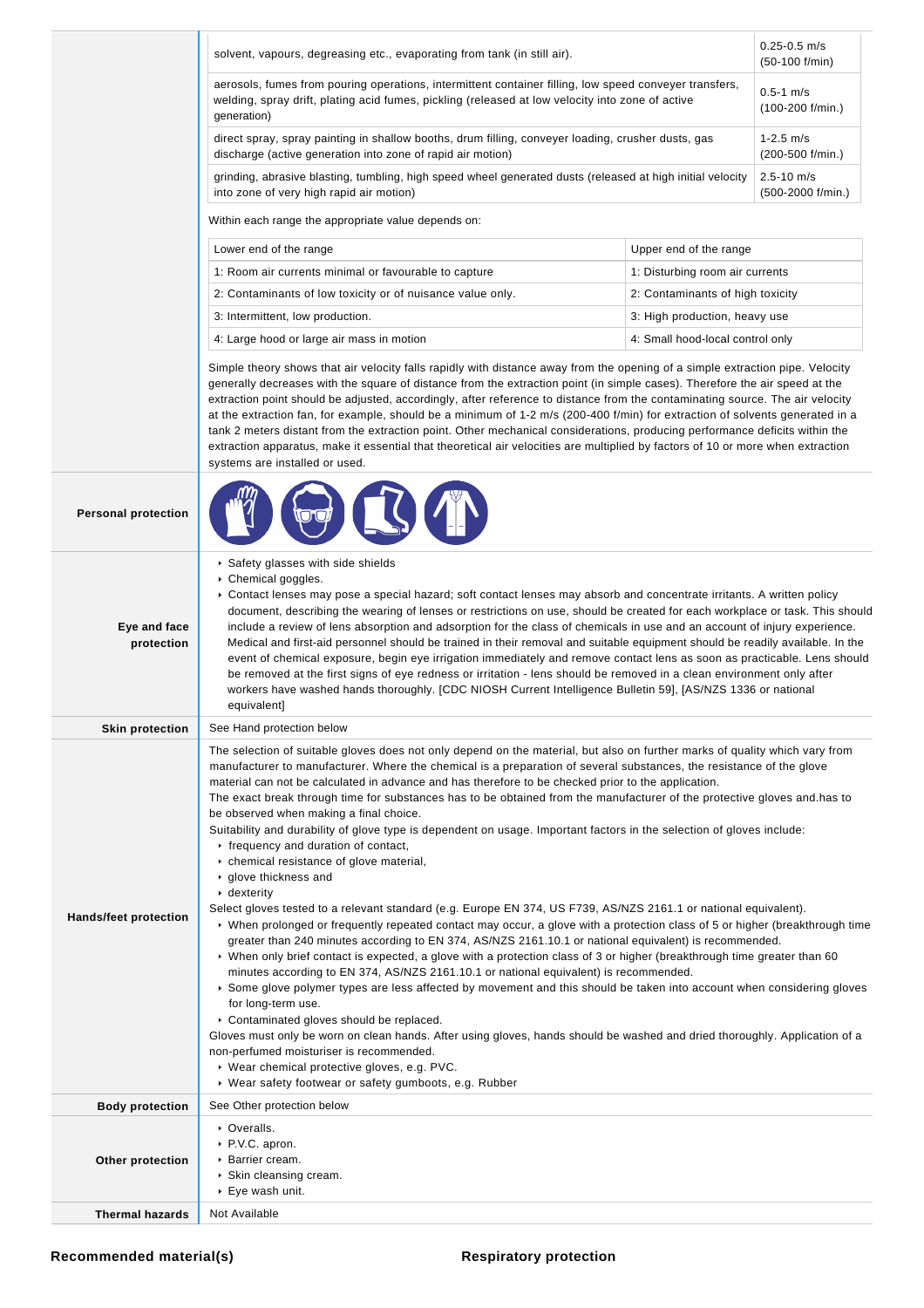#### **GLOVE SELECTION INDEX**

Glove selection is based on a modified presentation of the:

 **"Forsberg Clothing Performance Index".**

 The effect(s) of the following substance(s) are taken into account in the **computer-generated** selection:

Nulon E10 Worn Engine Treatment Not Available

**Material CPI**

\* CPI - Chemwatch Performance Index

A: Best Selection

B: Satisfactory; may degrade after 4 hours continuous immersion C: Poor to Dangerous Choice for other than short term immersion **NOTE**: As a series of factors will influence the actual performance of the glove, a final selection must be based on detailed observation. \* Where the glove is to be used on a short term, casual or infrequent basis, factors such as "feel" or convenience (e.g. disposability), may dictate a choice of gloves which might otherwise be unsuitable following

# **SECTION 9 PHYSICAL AND CHEMICAL PROPERTIES**

#### **Information on basic physical and chemical properties**

Appearance **Opaque viscous liquid**; not miscible with water.

| <b>Physical state</b>                           | Liquid         | <b>Relative density</b><br>(Water = $1$ )         | Not Available  |
|-------------------------------------------------|----------------|---------------------------------------------------|----------------|
| Odour                                           | Not Available  | <b>Partition coefficient</b><br>n-octanol / water | Not Available  |
| <b>Odour threshold</b>                          | Not Available  | Auto-ignition<br>temperature (°C)                 | Not Available  |
| pH (as supplied)                                | Not Applicable | Decomposition<br>temperature                      | Not Available  |
| Melting point /<br>freezing point (°C)          | Not Available  | <b>Viscosity (cSt)</b>                            | Not Available  |
| Initial boiling point<br>and boiling range (°C) | Not Available  | <b>Molecular weight</b><br>(g/mol)                | Not Applicable |
| Flash point (°C)                                | Not Available  | <b>Taste</b>                                      | Not Available  |
| <b>Evaporation rate</b>                         | Not Available  | <b>Explosive properties</b>                       | Not Available  |
| Flammability                                    | Not Available  | <b>Oxidising properties</b>                       | Not Available  |
| <b>Upper Explosive Limit</b><br>$(\%)$          | Not Available  | <b>Surface Tension</b><br>(dyn/cm or mN/m)        | Not Available  |
| <b>Lower Explosive Limit</b><br>(%)             | Not Available  | <b>Volatile Component</b><br>$(\%$ vol)           | Not Available  |
| Vapour pressure (kPa)                           | Not Available  | Gas group                                         | Not Available  |
| Solubility in water<br>(g/L)                    | Immiscible     | pH as a solution (1%)                             | Not Applicable |
| Vapour density (Air =<br>1)                     | Not Available  | VOC g/L                                           | Not Available  |

# **SECTION 10 STABILITY AND REACTIVITY**

| Reactivity                                    | See section 7                                                                                                                        |
|-----------------------------------------------|--------------------------------------------------------------------------------------------------------------------------------------|
| <b>Chemical stability</b>                     | • Unstable in the presence of incompatible materials.<br>▶ Product is considered stable.<br>Hazardous polymerisation will not occur. |
| Possibility of<br>hazardous reactions         | See section 7                                                                                                                        |
| <b>Conditions to avoid</b>                    | See section 7                                                                                                                        |
| Incompatible materials                        | See section 7                                                                                                                        |
| <b>Hazardous</b><br>decomposition<br>products | See section 5                                                                                                                        |

long-term or frequent use. A qualified practitioner should be consulted.

Not Available Not Available

#### **SECTION 11 TOXICOLOGICAL INFORMATION**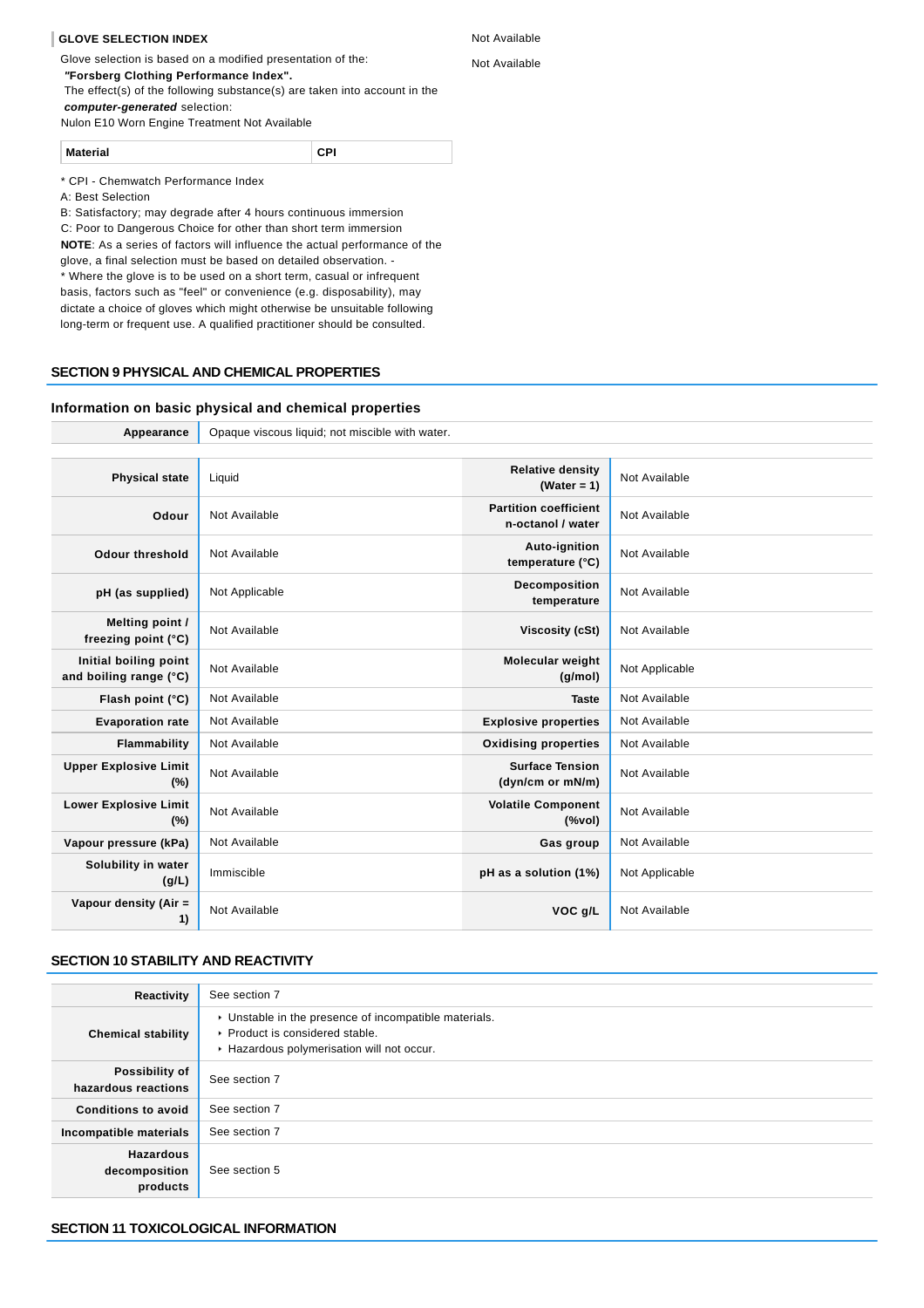# **Information on toxicological effects**

| Inhaled             | The material is not thought to produce adverse health effects or irritation of the respiratory tract (as classified by EC<br>Directives using animal models). Nevertheless, good hygiene practice requires that exposure be kept to a minimum and that<br>suitable control measures be used in an occupational setting.<br>Inhalation hazard is increased at higher temperatures.<br>Inhalation of oil droplets/ aerosols may cause discomfort and may produce chemical pneumonitis.                                                                                                                                                                                                                                                                                                                                                                                                                                                                                                                                                                                                                                                                                                                                                                                                                                                                                                                                                                                                                                                                                                                                                                                                                                                                                                                                                                                                                                                                                                                                                                                                                                                                                                                                                                                                                                                                                                                                                                                                                                                                                                                                                                                                                                                                                                                                                                                                                                                                                |
|---------------------|---------------------------------------------------------------------------------------------------------------------------------------------------------------------------------------------------------------------------------------------------------------------------------------------------------------------------------------------------------------------------------------------------------------------------------------------------------------------------------------------------------------------------------------------------------------------------------------------------------------------------------------------------------------------------------------------------------------------------------------------------------------------------------------------------------------------------------------------------------------------------------------------------------------------------------------------------------------------------------------------------------------------------------------------------------------------------------------------------------------------------------------------------------------------------------------------------------------------------------------------------------------------------------------------------------------------------------------------------------------------------------------------------------------------------------------------------------------------------------------------------------------------------------------------------------------------------------------------------------------------------------------------------------------------------------------------------------------------------------------------------------------------------------------------------------------------------------------------------------------------------------------------------------------------------------------------------------------------------------------------------------------------------------------------------------------------------------------------------------------------------------------------------------------------------------------------------------------------------------------------------------------------------------------------------------------------------------------------------------------------------------------------------------------------------------------------------------------------------------------------------------------------------------------------------------------------------------------------------------------------------------------------------------------------------------------------------------------------------------------------------------------------------------------------------------------------------------------------------------------------------------------------------------------------------------------------------------------------|
| Ingestion           | The material has NOT been classified by EC Directives or other classification systems as "harmful by ingestion". This is<br>because of the lack of corroborating animal or human evidence. The material may still be damaging to the health of the<br>individual, following ingestion, especially where pre-existing organ (e.g liver, kidney) damage is evident. Present definitions of<br>harmful or toxic substances are generally based on doses producing mortality rather than those producing morbidity (disease,<br>ill-health). Gastrointestinal tract discomfort may produce nausea and vomiting. In an occupational setting however, ingestion<br>of insignificant quantities is not thought to be cause for concern.                                                                                                                                                                                                                                                                                                                                                                                                                                                                                                                                                                                                                                                                                                                                                                                                                                                                                                                                                                                                                                                                                                                                                                                                                                                                                                                                                                                                                                                                                                                                                                                                                                                                                                                                                                                                                                                                                                                                                                                                                                                                                                                                                                                                                                    |
| <b>Skin Contact</b> | The liquid may be miscible with fats or oils and may degrease the skin, producing a skin reaction described as non-allergic<br>contact dermatitis. The material is unlikely to produce an irritant dermatitis as described in EC Directives.<br>Open cuts, abraded or irritated skin should not be exposed to this material<br>The material may accentuate any pre-existing dermatitis condition                                                                                                                                                                                                                                                                                                                                                                                                                                                                                                                                                                                                                                                                                                                                                                                                                                                                                                                                                                                                                                                                                                                                                                                                                                                                                                                                                                                                                                                                                                                                                                                                                                                                                                                                                                                                                                                                                                                                                                                                                                                                                                                                                                                                                                                                                                                                                                                                                                                                                                                                                                    |
| Eye                 | Although the liquid is not thought to be an irritant (as classified by EC Directives), direct contact with the eye may produce<br>transient discomfort characterised by tearing or conjunctival redness (as with windburn).                                                                                                                                                                                                                                                                                                                                                                                                                                                                                                                                                                                                                                                                                                                                                                                                                                                                                                                                                                                                                                                                                                                                                                                                                                                                                                                                                                                                                                                                                                                                                                                                                                                                                                                                                                                                                                                                                                                                                                                                                                                                                                                                                                                                                                                                                                                                                                                                                                                                                                                                                                                                                                                                                                                                         |
| <b>Chronic</b>      | On the basis, primarily, of animal experiments, concern has been expressed by at least one classification body that the<br>material may produce carcinogenic or mutagenic effects; in respect of the available information, however, there presently<br>exists inadequate data for making a satisfactory assessment.<br>Limited evidence suggests that repeated or long-term occupational exposure may produce cumulative health effects<br>involving organs or biochemical systems.<br>Principal route of exposure is by skin contact; lesser exposures include inhalation of fumes from hot oils, oil mists or<br>droplets. Prolonged contact with mineral oils carries with it the risk of skin conditions such as oil folliculitis, eczematous<br>dermatitis, pigmentation of the face (melanosis) and warts on the sole of the foot (plantar warts). With highly refined mineral<br>oils no appreciable systemic effects appear to result through skin absorption.<br>Exposure to oil mists frequently elicits respiratory conditions, such as asthma; the provoking agent is probably an additive.<br>High oil mist concentrations may produce lipoid pneumonia although clinical evidence is equivocal. In animals exposed to<br>concentrations of 100 mg/m3 oil mist, for periods of 12 to 26 months, the activity of lung and serum alkaline phosphatase<br>enzyme was raised; 5 mg/m3 oil mist did not produce this response. These enzyme changes are sensitive early indicators of<br>lung damage. Workers exposed to vapours of mineral oil and kerosene for 5 to 35 years showed an increased prevalence of<br>slight basal lung fibrosis.<br>Many studies have linked cancers of the skin and scrotum with mineral oil exposure. Contaminants in the form of additives<br>and the polycyclic aromatic hydrocarbons (PAHs - as in the crude base stock) are probably responsible. PAH levels are<br>higher in aromatic process oils/used/reclaimed motor oils. Subchronic 90-day feeding studies conducted on male and female<br>rats on highly refined white mineral oils and waxes found that higher molecular-weight hydrocarbons (microcrystalline waxes<br>and the higher viscosity oils) were without biological effects. Paraffin waxes and low- to mid viscosity oils produced biological<br>effects that were inversely proportional to molecular weight, viscosity and melting point: oil-type and processing did not<br>appear to be determinants. Biological effects were more pronounced in females than in males. Effects occurred mainly in the<br>liver and mesenteric lymph nodes and included increased organ weights, microscopic inflammatory changes, and evidence<br>for the presence of saturated mineral hydrocarbons in affected tissues. Inflammation of the cardiac mitral valve was also<br>observed at high doses in rats treated with paraffin waxes.<br>Smith J.H., et al: Toxicologic Pathology: 24, 2, 214-230, 1996 |

| Nulon E10 Worn<br><b>Engine Treatment</b> | <b>TOXICITY</b>                                                                                                        | <b>IRRITATION</b>             |  |
|-------------------------------------------|------------------------------------------------------------------------------------------------------------------------|-------------------------------|--|
|                                           | Not Available                                                                                                          | Not Available                 |  |
| mineral oil                               | <b>TOXICITY</b>                                                                                                        | <b>IRRITATION</b>             |  |
|                                           | Not Available                                                                                                          | Not Available                 |  |
| polytetrafluoroethylene                   | <b>TOXICITY</b>                                                                                                        | <b>IRRITATION</b>             |  |
|                                           | Oral (rat) LD50: 1250 mg/kg <sup>*</sup> [ <sup>[2]</sup>                                                              | Nil reported * [Manufacturer] |  |
| Legend:                                   | 1. Value obtained from Europe ECHA Registered Substances - Acute toxicity 2.* Value obtained from manufacturer's msds. |                               |  |

| Unless otherwise specified data extracted from RTECS - Register of Toxic Effect of chemical Substances |
|--------------------------------------------------------------------------------------------------------|
|                                                                                                        |
|                                                                                                        |

| Nulon E10 Worn Engine<br>Treatment | The materials included in the Lubricating Base Oils category are related from both process and physical-chemical<br>perspectives:<br>The potential toxicity of a specific distillate base oil is inversely related to the severity or extent of processing<br>the oil has undergone, since:<br>The adverse effects of these materials are associated with undesirable components, and<br>▶ The levels of the undesirable components are inversely related to the degree of processing;<br>► Distillate base oils receiving the same degree or extent of processing will have similar toxicities;<br>► The potential toxicity of <i>residual base oils</i> is independent of the degree of processing the oil receives.<br>• The reproductive and developmental toxicity of the distillate base oils is inversely related to the degree of<br>processing.<br>Unrefined & mildly refined distillate base oils contain the highest levels of undesirable components, have the<br>largest variation of hydrocarbon molecules and have shown the highest potential carcinogenic and mutagenic<br>activities. Highly and severely refined distillate base oils are produced from unrefined and mildly refined oils by |
|------------------------------------|-----------------------------------------------------------------------------------------------------------------------------------------------------------------------------------------------------------------------------------------------------------------------------------------------------------------------------------------------------------------------------------------------------------------------------------------------------------------------------------------------------------------------------------------------------------------------------------------------------------------------------------------------------------------------------------------------------------------------------------------------------------------------------------------------------------------------------------------------------------------------------------------------------------------------------------------------------------------------------------------------------------------------------------------------------------------------------------------------------------------------------------------------------------------------------------------------------------------|
|------------------------------------|-----------------------------------------------------------------------------------------------------------------------------------------------------------------------------------------------------------------------------------------------------------------------------------------------------------------------------------------------------------------------------------------------------------------------------------------------------------------------------------------------------------------------------------------------------------------------------------------------------------------------------------------------------------------------------------------------------------------------------------------------------------------------------------------------------------------------------------------------------------------------------------------------------------------------------------------------------------------------------------------------------------------------------------------------------------------------------------------------------------------------------------------------------------------------------------------------------------------|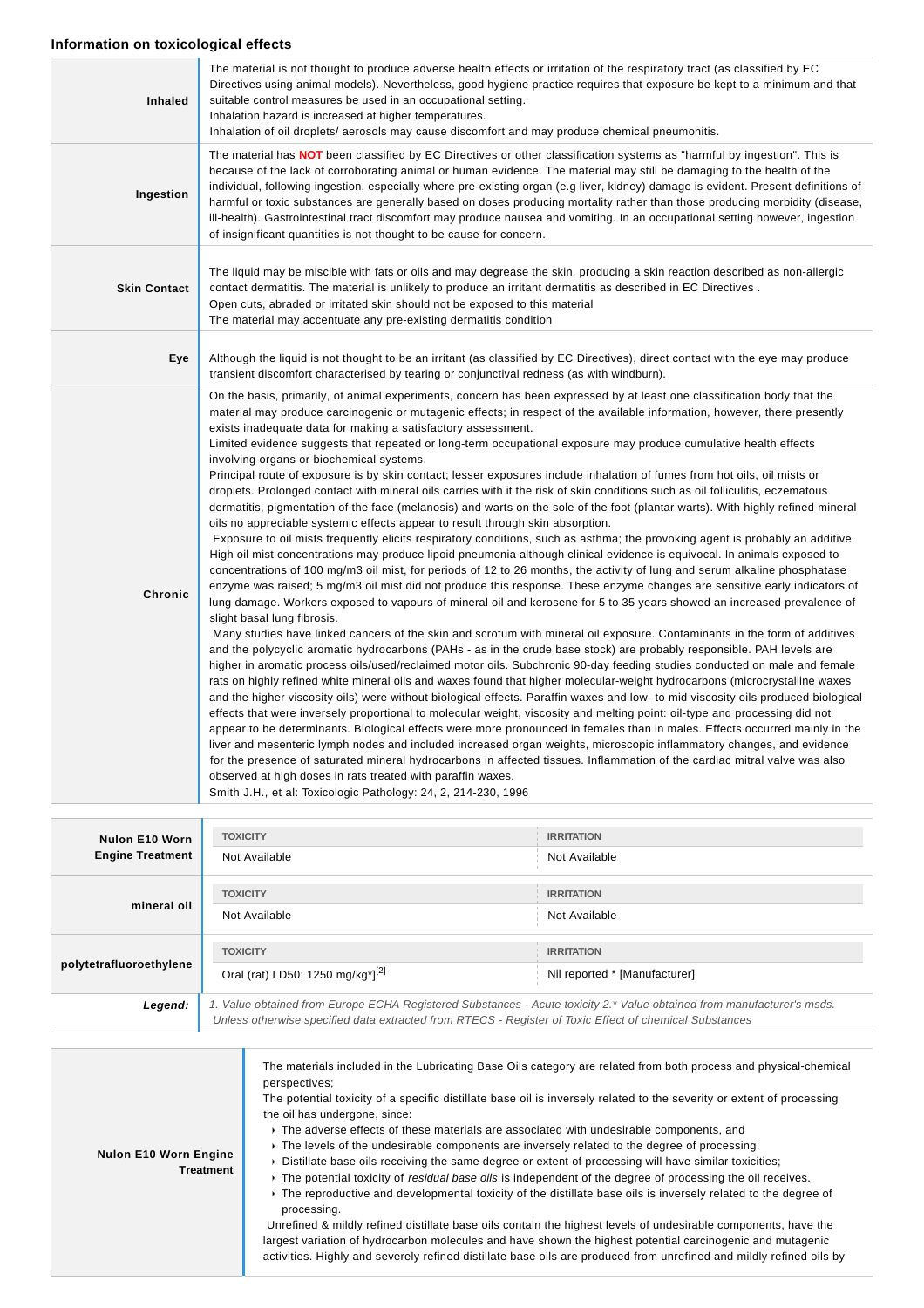|                         | removing or transforming undesirable components. In comparison to unrefined and mildly refined base oils, the<br>highly and severely refined distillate base oils have a smaller range of hydrocarbon molecules and have<br>demonstrated very low mammalian toxicity. Mutagenicity and carcinogenicity testing of residual oils has been<br>negative, supporting the belief that these materials lack biologically active components or the components are<br>largely non-bioavailable due to their molecular size.<br>Toxicity testing has consistently shown that lubricating base oils have low acute toxicities. Numerous tests have<br>shown that a lubricating base oil's mutagenic and carcinogenic potential correlates with its 3-7 ring polycyclic<br>aromatic compound (PAC) content, and the level of DMSO extractables (e.g. IP346 assay), both characteristics<br>that are directly related to the degree/conditions of processing<br>Highly and Severely Refined Distillate Base Oils<br>Acute toxicity: Multiple studies of the acute toxicity of highly & severely refined base oils have been reported.<br>Irrespective of the crude source or the method or extent of processing, the oral LD50s have been observed to<br>be >5 g/kg (bw) and the dermal LD50s have ranged from >2 to >5g/kg (bw). The LC50 for inhalation toxicity<br>ranged from 2.18 mg/l to > 4 mg/l.<br>When tested for skin and eye irritation, the materials have been reported as "non-irritating" to "moderately<br>irritating"<br>Testing in guinea pigs for sensitization has been negative<br>Repeat dose toxicity: . Several studies have been conducted with these oils. The weight of evidence from all<br>available data on highly & severely refined base oils support the presumption that a distillate base oil's toxicity is<br>inversely related to the degree of processing it receives. Adverse effects have been reported with even the<br>most severely refined white oils - these appear to depend on animal species and/ or the peculiarities of the<br>study.<br>The granulomatous lesions induced by the oral administration of white oils are essentially foreign body<br>responses. The lesions occur only in rats, of which the Fischer 344 strain is particularly sensitive,<br>Figure The testicular effects seen in rabbits after dermal administration of a highly to severely refined base oil were<br>unique to a single study and may have been related to stress induced by skin irritation, and<br>Fifthe accumulation of foamy macrophages in the alveolar spaces of rats exposed repeatedly via inhalation to<br>high levels of highly to severely refined base oils is not unique to these oils, but would be seen after exposure<br>to many water insoluble materials.<br>Reproductive and developmental toxicity: A highly refined base oil was used as the vehicle control in a<br>one-generation reproduction study. The study was conducted according to the OECD Test Guideline 421. There<br>was no effect on fertility and mating indices in either males or females. At necropsy, there were no consistent<br>findings and organ weights and histopathology were considered normal by the study's authors.<br>A single generation study in which a white mineral oil (a food/drug grade severely refined base oil) was used as a<br>vehicle control is reported. Two separate groups of pregnant rats were administered 5 ml/kg (bw)/day of the base<br>oil via gavage, on days 6 through 19 of gestation. In one of the two base oil dose groups, three malformed<br>foetuses were found among three litters The study authors considered these malformations to be minor and<br>within the normal ranges for the strain of rat.<br>Genotoxicity:<br>In vitro (mutagenicity): Several studies have reported the results of testing different base oils for mutagenicity<br>using a modified Ames assay Base oils with no or low concentrations of 3-7 ring PACs had low mutagenicity<br>indices.<br>In vivo (chromosomal aberrations): A total of seven base stocks were tested in male and female Sprague-Dawley<br>rats using a bone marrow cytogenetics assay. The test materials were administered via gavage at dose levels<br>ranging from 500 to 5000 mg/kg (bw). Dosing occurred for either a single day or for five consecutive days. None<br>of the base oils produced a significant increase in aberrant cells. |
|-------------------------|---------------------------------------------------------------------------------------------------------------------------------------------------------------------------------------------------------------------------------------------------------------------------------------------------------------------------------------------------------------------------------------------------------------------------------------------------------------------------------------------------------------------------------------------------------------------------------------------------------------------------------------------------------------------------------------------------------------------------------------------------------------------------------------------------------------------------------------------------------------------------------------------------------------------------------------------------------------------------------------------------------------------------------------------------------------------------------------------------------------------------------------------------------------------------------------------------------------------------------------------------------------------------------------------------------------------------------------------------------------------------------------------------------------------------------------------------------------------------------------------------------------------------------------------------------------------------------------------------------------------------------------------------------------------------------------------------------------------------------------------------------------------------------------------------------------------------------------------------------------------------------------------------------------------------------------------------------------------------------------------------------------------------------------------------------------------------------------------------------------------------------------------------------------------------------------------------------------------------------------------------------------------------------------------------------------------------------------------------------------------------------------------------------------------------------------------------------------------------------------------------------------------------------------------------------------------------------------------------------------------------------------------------------------------------------------------------------------------------------------------------------------------------------------------------------------------------------------------------------------------------------------------------------------------------------------------------------------------------------------------------------------------------------------------------------------------------------------------------------------------------------------------------------------------------------------------------------------------------------------------------------------------------------------------------------------------------------------------------------------------------------------------------------------------------------------------------------------------------------------------------------------------------------------------------------------------------------------------------------------------------------------------------------------------------------------------------------------------------------------------------------------------------------------------------------------------------------------------------------------------------------------------------------------------------------------------------------------------------------------------------------------------------------------------------------------------------------------------------------------------------------------------------------------------------------------------------------------------------------------------------------------------------------------------------------------------------------------------------------------------------------------------------------------------------------------------------------------------|
| <b>MINERAL OIL</b>      | Toxicity and Irritation data for petroleum-based mineral oils are related to chemical components and vary as does<br>the composition and source of the original crude.<br>A small but definite risk of occupational skin cancer occurs in workers exposed to persistent skin contamination<br>by oils over a period of years. This risk has been attributed to the presence of certain polycyclic aromatic<br>hydrocarbons (PAH) (typified by benz[a]pyrene).<br>Petroleum oils which are solvent refined/extracted or severely hydrotreated, contain very low concentrations of<br>both.                                                                                                                                                                                                                                                                                                                                                                                                                                                                                                                                                                                                                                                                                                                                                                                                                                                                                                                                                                                                                                                                                                                                                                                                                                                                                                                                                                                                                                                                                                                                                                                                                                                                                                                                                                                                                                                                                                                                                                                                                                                                                                                                                                                                                                                                                                                                                                                                                                                                                                                                                                                                                                                                                                                                                                                                                                                                                                                                                                                                                                                                                                                                                                                                                                                                                                                                                                                                                                                                                                                                                                                                                                                                                                                                                                                                                                                                           |
| POLYTETRAFLUOROETHYLENE | For perfluorinated carbons (PFCs):<br>PFCs are inert fluids composed of a complex combination of organic compounds resulting from the distillation of<br>electrochemically fluorinated (ECF) compounds. This class consists of branched, linear and cyclic perfluorinated<br>hydrocarbons having carbon numbers predominantly in the range of C5-CI8 and boiling in the range of<br>approximately 25 C-255 C (77 F-491 F). Perfluorinated amine and ether compounds may also be present<br>Acute oral and inhalation toxicity tests with perfluoroalkanes show no toxicity at any dose tested, and even<br>extremely high-dose intraperitoneal injection resulted in no lethality. In contrast, perfluoroalkenes (such as<br>octafluorocyclopentene, perfluoroisobutylene, hexafluoropropene) have shown evidence of inhalation toxicity, in<br>some cases, extreme.<br>PFCs are among the least toxic of all known organic chemicals. PFCs don't oxidise or hydrolyse. They have no<br>functional reactive groups. PFCs owe their low toxicity to the combination of the following properties:<br>• Chemical inertness<br>Low solubility in biological media (blood, cell membranes, etc.)<br>$\triangleright$ High volatility<br>▶ Resistance to biological activation (reductive and oxidative metabolism)<br>Because PFCs are chemically inert, if inhaled and absorbed they do not react chemically with any biological<br>molecules; they simply partition between blood and various organs and tissues.<br>As PFCs have limited ability to dissolve in biological media, they do not reach appreciable concentrations in the                                                                                                                                                                                                                                                                                                                                                                                                                                                                                                                                                                                                                                                                                                                                                                                                                                                                                                                                                                                                                                                                                                                                                                                                                                                                                                                                                                                                                                                                                                                                                                                                                                                                                                                                                                                                                                                                                                                                                                                                                                                                                                                                                                                                                                                                                                                                                                                                                                                                                                                                                                                                                                                                                                                                                                                                                                 |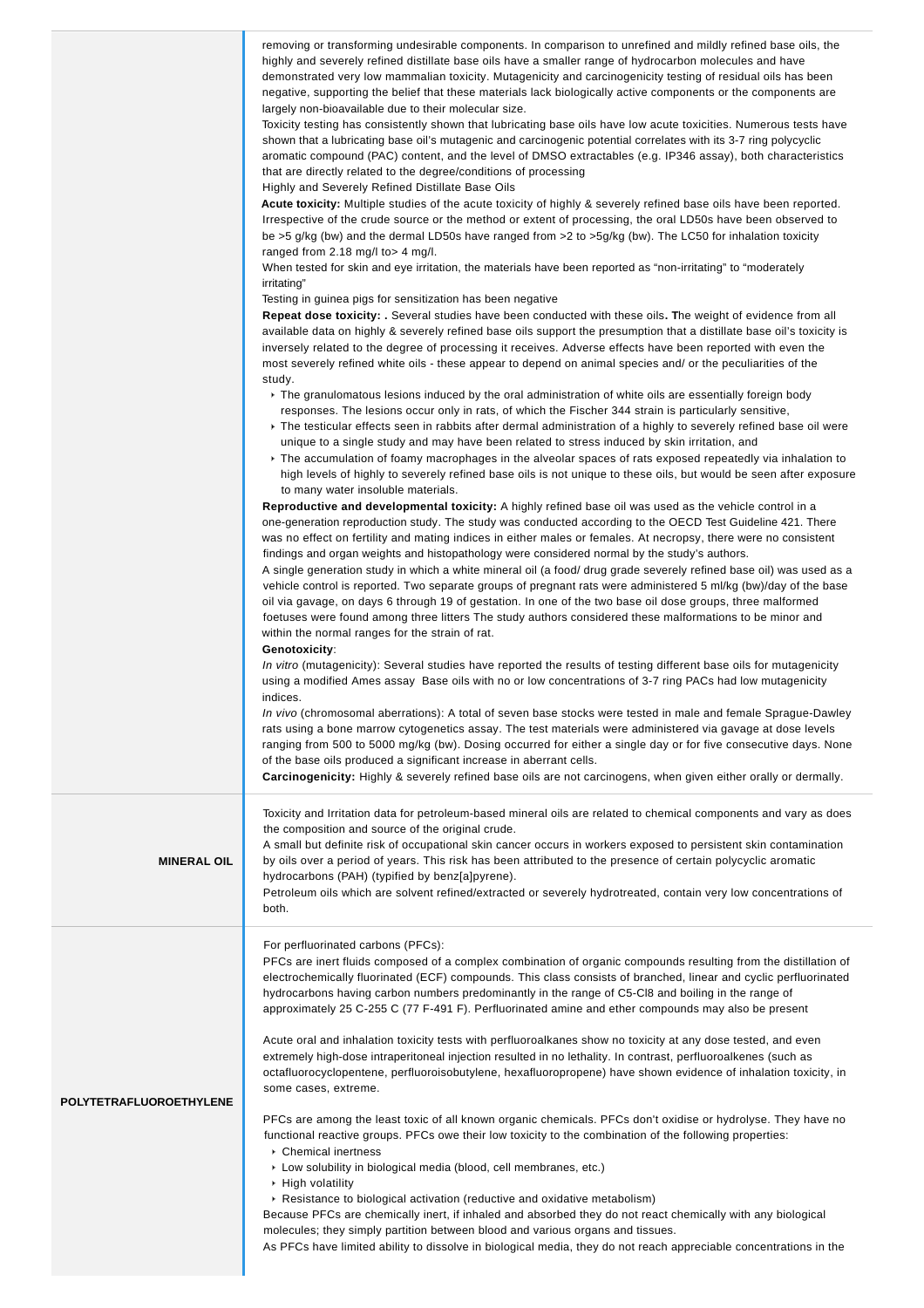| Acute Toxicity | ര<br>$\varnothing$<br>Carcinogenicity                                                                                                                                                                                       |
|----------------|-----------------------------------------------------------------------------------------------------------------------------------------------------------------------------------------------------------------------------|
|                | Evidence of carcinogenicity may be inadequate or limited in animal testing.                                                                                                                                                 |
|                | NOT classifiable as to its carcinogenicity to humans.                                                                                                                                                                       |
|                | The substance is classified by IARC as Group 3:                                                                                                                                                                             |
|                | mice have little, if any, effect on human liver except at very high doses or extreme conditions of exposure.                                                                                                                |
|                | hepatocarcinogenic effects of peroxisome proliferators, and these compounds have been unequivocally<br>established as carcinogens. However it is generally conceded that compounds inducing proliferation in rats and       |
|                | leukotriene D4 antagonists and hormones. Numerous studies in rats and mice have demonstrated the                                                                                                                            |
|                | certain hypolipidaemic drugs, phthalate ester plasticisers, industrial solvents, herbicides, food flavours,                                                                                                                 |
|                | The material may produce peroxisome proliferation. Peroxisomes are single, membrane limited, cytoplasmic<br>organelles that are found in the cells of animals, plants, fungi and protozoa. Peroxisome proliferators include |
|                | 8-hydroxydeoxyguanosine in the liver of treated rats.                                                                                                                                                                       |
|                | Perfluorinated compounds are potent peroxisome proliferators and were found to induce                                                                                                                                       |
|                | and solvents for specialty applications such as coating deposition.                                                                                                                                                         |
|                | heat-transfer fluids. The hydrofluoroethers are used as heat-transfer fluids as well as precision cleaning solvents                                                                                                         |
|                | the perfluoroethers and hydrocarbon ethers. They are low in toxicity, nonflammable, with densities of 1.4-1.7<br>g/cm3, surface tensions of 13-16 dyn/cm and low kinematic viscosity. The hydrofluoropolyethers are used as |
|                | Hydrofluoroethers and hydrofluoropolyethers are highly fluorinated ethers having properties intermediate between                                                                                                            |
|                | no genotoxicity.                                                                                                                                                                                                            |
|                | metabolites, these fluorochemicals have tested negative in bacterial mutagenicity assays. Ames testing showed                                                                                                               |
|                | Genetic toxicity: As PFCs are not reactive directly with biological tissue and PFCs cannot form reactive                                                                                                                    |
|                | oxidation-reduction reactions to form reactive aldehydes, acid fluorides, radicals or acids that have been<br>associated with several types of toxicity.                                                                    |
|                | PFCs are neutral molecules and because they are maximally fluorinated, they cannot undergo biological                                                                                                                       |
|                | established a Space Maximum Allowable Concentration (SMAC) of 11,000 ppm for up to 180 days (24 hours/day)                                                                                                                  |
|                | including those that can be used as heat transfer agents and fire extinguishing agents in spacecraft and has                                                                                                                |
|                | exposure guideline of 1000 ppm (8-hr TWA). NASA has evaluated the toxicity information associated with PFCs                                                                                                                 |
|                | did oral exposure for thirty days at 2,000 mg/kg/day.<br>All PFCs that have undergone evaluation by the ACGIH or WEEL committees in the US have been granted an                                                             |
|                | (saturation). Inhalation exposure at levels up to 50,000 ppm for thirteen weeks produced no effects in rats, nor                                                                                                            |
|                | In fact, most PFCs do not induce narcosis (sleep) or cardiac sensitisation at maximum achievable concentration                                                                                                              |
|                | ▶ Very high cardiac sensitisation EC50s (very low toxicity)                                                                                                                                                                 |
|                | all such PFCs have:<br>▶ Very high rodent LC50s (very low acute toxicity)                                                                                                                                                   |
|                | coefficients, any fluorochemical remaining after exposure will be rapidly eliminated in the breath. Consequently,                                                                                                           |
|                | tissues of air-exposed animals. As PFCs are highly volatile chemicals and have high air-blood partition                                                                                                                     |
|                |                                                                                                                                                                                                                             |

| Skin                                                                                                    |  |
|---------------------------------------------------------------------------------------------------------|--|
| $\circlearrowright$<br>$\odot$<br>Reproductivity<br><b>Irritation/Corrosion</b>                         |  |
| Serious Eye<br>Damage/Irritation<br><b>STOT - Single<br/>Exposure</b><br>$\circlearrowright$<br>$\circ$ |  |
| STOT - Repeated<br><b>Respiratory or Skin</b><br>$\circ$<br>$\circ$<br>sensitisation<br><b>Exposure</b> |  |
| $\circ$<br><b>Mutagenicity</b><br><b>Aspiration Hazard</b><br>$\circ$                                   |  |

**Legend:** – Data required to make classification available – Data available but does not fill the criteria for classification

– Data Not Available to make classification

# **SECTION 12 ECOLOGICAL INFORMATION**

# **Toxicity**

# **NOT AVAILABLE**

| Ingredient                                                   | Endpoint      | <b>Test Duration</b> | <b>Effect</b> | Value         | <b>Species</b> | <b>BCF</b>    |
|--------------------------------------------------------------|---------------|----------------------|---------------|---------------|----------------|---------------|
| mineral oil                                                  | Not Available | Not Available        | Not Available | Not Available | Not Available  | Not Available |
| (solvent refined)                                            | Not Available | Not Available        | Not Available | Not Available | Not Available  | Not Available |
| additives, unregulated                                       | Not Available | Not Available        | Not Available | Not Available | Not Available  | Not Available |
| polytetrafluoroethylene                                      | Not Available | Not Available        | Not Available | Not Available | Not Available  | Not Available |
| performance additives                                        | Not Available | Not Available        | Not Available | Not Available | Not Available  | Not Available |
| dye                                                          | Not Available | Not Available        | Not Available | Not Available | Not Available  | Not Available |
| <b>NOTE: Manufacturer</b><br>has supplied full<br>ingredient | Not Available | Not Available        | Not Available | Not Available | Not Available  | Not Available |
| information to allow<br><b>CHEMWATCH</b><br>assessment.      | Not Available | Not Available        | Not Available | Not Available | Not Available  | Not Available |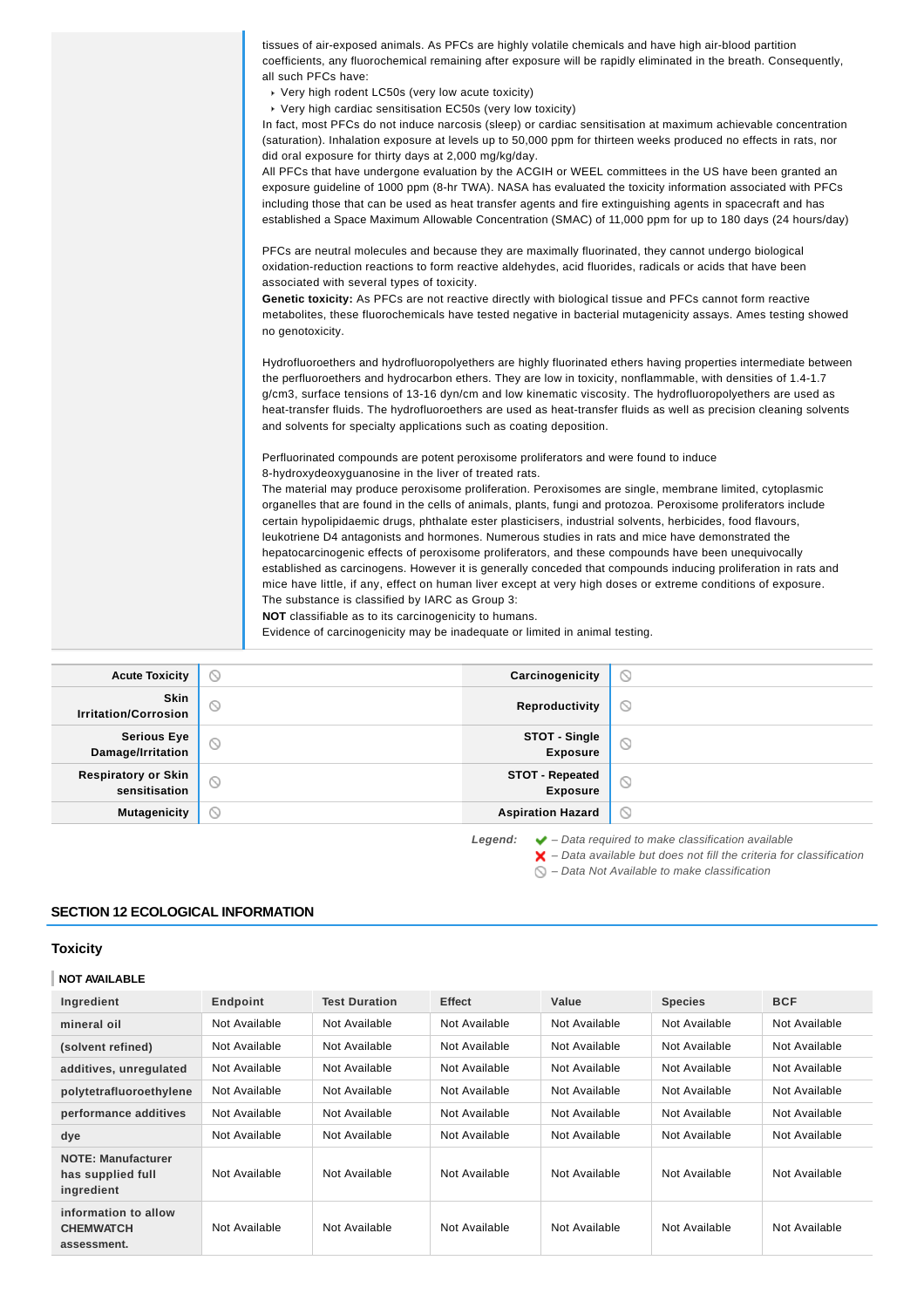When spilled this product may act as a typical oil, causing a film, sheen, emulsion or sludge at or beneath the surface of the body of water. The oil film on water surface may physically affect the aquatic organisms, due to the interruption of the oxygen transfer between the air and the water

Oils of any kind can cause:

- drowning of water-fowl due to lack of buoyancy, loss of insulating capacity of feathers, starvation and vulnerability to predators due to lack of mobility
- $\cdot$  lethal effects on fish by coating gill surfaces, preventing respiration
- asphyxiation of benthic life forms when floating masses become engaged with surface debris and settle on the bottom and
- adverse aesthetic effects of fouled shoreline and beaches

In case of accidental releases on the soil, a fine film is formed on the soil, which prevents the plant respiration process and the soil particle saturation. It may cause deep water infestation.

#### **for lubricating oil base stocks:**

**Vapor Pressure** Vapor pressures of lubricating base oils are reported to be negligible. In one study, the experimentally measured vapour pressure of a solvent-dewaxed heavy paraffinic distillate base oil was 1.7 x 10exp-4 Pa . Since base oils are mixtures of C15 to C50 paraffinic, naphthenic, and aromatic hydrocarbon isomers, representative components of those structures were selected to calculate a range of vapor pressures. The estimated vapor pressure values for these selected components of base oils ranged from 4.5 x 10exp-1 Pa to 2 x 10exp-13Pa. Based on Dalton's Law the expected total vapour pressure for base oils would fall well below minimum levels (10exp-5 Pa) of recommended experimental procedures.

Partition Coefficient (log Kow): In mixtures such as the base oils, the percent distribution of the hydrocarbon groups (i.e., paraffins, naphthenes, and aromatics) and the carbon chain lengths determines in-part the partitioning characteristics of the mixture. Generally, hydrocarbon chains with fewer carbon atoms tend to have lower partition coefficients than those with higher carbon numbers .However, due to their complex composition, unequivocal determination of the log Kow of these hydrocarbon mixtures cannot be made. Rather, partition coefficients of selected C15 chain-length hydrocarbon structures representing paraffinic, naphthenic, and aromatic constituents in base oil lubricants were modelled . Results showed typical log Kow values from 4.9 to 7.7, which were consistent with values of >4 for lubricating oil basestocks

Water Solubility: When released to water, base oils will float and spread at a rate that is viscosity dependent. While water solubility of base oils is typically very low, individual hydrocarbons exhibit a wide range of solubility depending on molecular weight and degree of unsaturation. Decreasing molecular weight (i.e., carbon number) and increasing levels of unsaturation increases the water solubility of these materials. As noted for partition coefficient, the water solubility of lubricating base oils cannot be determined due to their complex mixture characteristics. Therefore, the water solubility of individual C15 hydrocarbons representing the different groups making up base oils (i.e., linear and branched paraffins, naphthenes, and aromatics) was modelled. Based on water solubility modelling of those groups, aqueous solubilities are typically much less than 1 ppm. (0.003-0.63 mg/l) **Environmental Fate:**

**Photodegradation:** Chemicals having potential to photolyse have UV/visible absorption maxima in the range of 290 to 800 nm. Some chemicals have absorption maxima significantly below 290 nm and consequently cannot undergo direct photolysis in sunlight (e.g. chemicals such as alkanes, alkenes, alkynes, saturated alcohols, and saturated acids). Most hydrocarbon constituents of the materials in this category are not expected to photolyse since they do not show absorbance within the 290-800 nm range. However, photodegradation of polyaromatic hydrocarbons (PAHs) can occur and may be a significant degradation pathway for these constituents of lubricating base oils. The degree and rate at which PAHs may photodegrade depend upon whether conditions allow penetration of light with sufficient energy to effect a change. For example,polycyclic aromatic compounds (PAC) compounds bound to sediments may persist due to a lack of sufficient light penetration

Atmospheric gas-phase reactions can occur between organic chemicals and reactive molecules such as photochemically produced hydroxyl radicals, ozone and nitrogen oxides. Atmospheric oxidation as a result of radical attack is not direct photochemical degradation, but indirect degradation. In general, lubricating base oils have low vapour pressures and volatilisation is not expected to be a significant removal mechanism for the majority of the hydrocarbon components. However, some components (e.g., C15 branched paraffins and naphthenes) appear to have the potential to volatilise Atmospheric half-lives of 0.10 to 0.66 days have been calculated for representative C15 hydrocarbon components of lubricating base oils **Stability in Water:** Chemicals that have a potential to hydrolyze include alkyl halides, amides, carbamates, carboxylic acid esters and lactones, epoxides, phosphate esters, and sulfonic acid esters. Because lubricating base oils do not contain significant levels of these functional groups, materials in the lubricating base oils category are not subject to hydrolysis

**Chemical Transport and Distribution in the Environment :** Based on the physical-chemical characteristics of component hydrocarbons in lubricating base oils, the lower molecular weight components are expected to have the highest vapour pressures and water solubilities, and the lowest partition coefficients. These factors enhance the potential for widespread distribution in the environment. To gain an understanding of the potential transport and distribution of lubricating base oil components, the EQC (Equilibrium Criterion) model was used to characterize the environmental distribution of different C15 compounds representing different structures found in lube oils (e.g., paraffins, naphthenes, and aromatics). The modelling found partitioning to soil or air is the ultimate fate of these C15 compounds. Aromatic compounds partition principally to soil. Linear paraffins partition mostly to soil, while branching appears to allow greater distribution to air. Naphthenes distribute to both soil and air, with increasing proportions in soil for components with the greater number of ring structures. Because the modelling does not take into account degradation factors, levels modelled in the atmosphere are likely overstated in light of the tendency for indirect photodegradation to occur.

**Biodegradation: T**he extent of biodegradation measured for a particular lubricating oil basestock is dependent not only on the procedure used but also on how the sample is presented in the biodegradation test. Lubricant base oils typically are not readily biodegradable in standard 28-day tests. However, since the oils consist primarily of hydrocarbons that are ultimately assimilated by microorganisms, and therefore inherently biodegradable. Twenty-eight biodegradability studies have been reported for a variety of lubricating base oils. Based on the results of ultimate biodegradability tests using modified Sturm and manometric respirometry testing the base oils are expected to be, for the most part, inherently biodegradable. Biodegradation rates found using the modified Sturm procedure ranged from 1.5 to 29%. Results from the manometric respirometry tests on similar materials showed biodegradation rates from 31 to 50%. Biodegradation rates measured in 21-day CEC tests for similar materials ranged from 13 to 79%.

#### **Ecotoxicity:**

Numerous acute studies covering fish, invertebrates, and algae have been conducted to assess the ecotoxicity of various lubricating base oils. None of these studies have shown evidence of acute toxicity to aquatic organisms. Eight, 7-day exposure studies using rainbow trout failed to demonstrate toxicity when tested up to the maximum concentration of 1000 mg/L applied as dispersions. Three, 96-hour tests with rainbow trout also failed to show any toxic effects when tested up to 1000 mg/L applied as dispersions. Similarly, three 96-hour tests with fathead minnows at a maximum test concentration of 100 mg/L water accommodated fractions (WAF) showed no adverse effects. Two species of aquatic invertebrates (Daphnia magna and Gammarus sp.) were exposed to WAF solutions up to 10,000 mg/L for 48 and 96-hours, respectively, with no adverse effects being observed. Four-day exposures of the freshwater green alga (Scenedesmus subspicatus) to 500 mg/L WAF solutions failed to show adverse effects on growth rate and algal cell densities in four studies

Multiple chronic ecotoxicity studies have shown no adverse effects to daphnid survival or reproduction. In 10 of 11 chronic studies, daphnids were exposed for 21 days to WAF preparations of lubricating base oils with no ill effects on survival or reproduction at the maximum concentration of 1000 mg/L. One test detected a reduction in reproduction at 1000 mg/L. Additional data support findings of no chronic toxicity to aquatic invertebrates and fish. No observed effect levels ranged from 550 to 5,000 mg/L when tested as either dispersions or WAFs.

The data described above are supported by studies on a homologous series of alkanes. The author concluded that the water solubility of carbon chains .C10 is too limited to elicit acute toxicity. This also was shown for alkylbenzene compounds having carbon numbers .C15. Since base oils consist of carbon compounds of C15 to C50, component hydrocarbons that are of acute toxicological concern are, for the most part, absent in these materials. Similarly, due to their low solubility, the alkylated two to three ring polyaromatic components in base oils are not expected to cause acute or chronic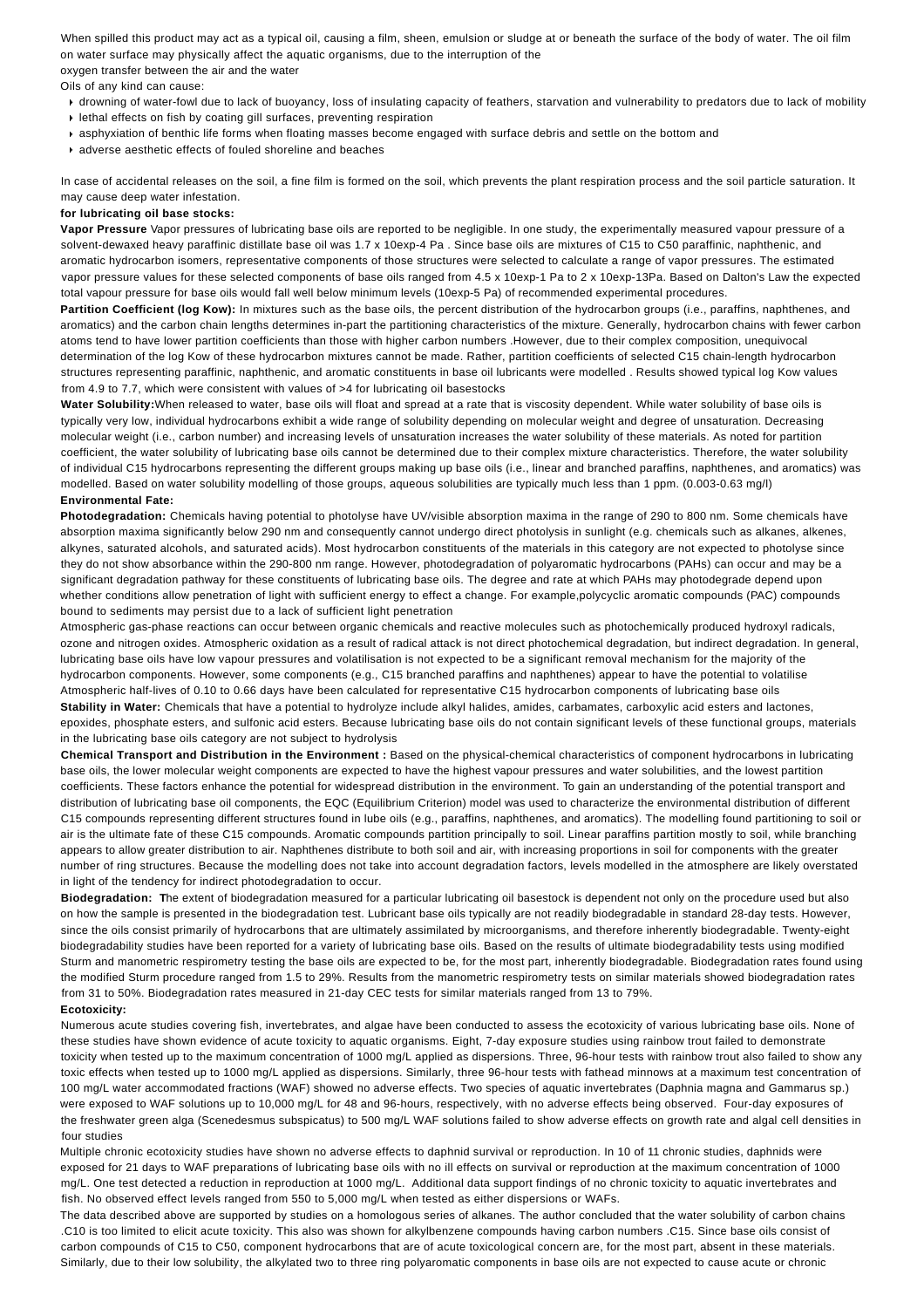toxicity. This lack of toxicity is borne out in the results of the reported studies.

The effects of crude and refined oils on organisms found in fresh and sea water ha been extensively reviewed.

sea water. Where spillages occur the non-mobile species suffer the greatest mortality, whereas fish species can often escape from the affected region. The extent of the initial mortality depends on the chemical nature of the oil, the location, and the physical conditions, particularly the temperature and wind velocity. Most affected freshwater and marine communities recover from the effects of an oil spill within a year. The occurrence of biogenic

hydrocarbons in the world's oceans is well recorded. They have the characteristic isoprenoid structure, and measurements made in water columns indicate a background concentration of 1.0 to 10 ul/l. The higher molecular weight materials are dispersed as particles, with the highest concentrations of about 20 ul/l occurring in the top 3 mm layer of water.

A wide variation in the response of organisms to oil exposures has been noted. The larvae of fish and crustaceans appear to be most susceptible to the water-soluble fraction of crude oil. Exposures of plankton and algae have indicated that certain species of diatoms and green algae are inhibited, whereas microflagellates are not.

For the most part, molluscs and most intertidal worm species appear to be tolerant of oil contamination.

**DO NOT** discharge into sewer or waterways.

## **Persistence and degradability**

| Ingredient              | Persistence: Water/Soil | Persistence: Air |
|-------------------------|-------------------------|------------------|
| polytetrafluoroethylene | <b>HIGH</b>             | <b>HIGH</b>      |

#### **Bioaccumulative potential**

| Ingredient              | <b>Bioaccumulation</b>        |
|-------------------------|-------------------------------|
| polytetrafluoroethylene | $\vert$ LOW (LogKOW = 1.2142) |
|                         |                               |

#### **Mobility in soil**

| Ingredient              |                      |
|-------------------------|----------------------|
| polytetrafluoroethylene | LOW (KOC = $106.8$ ) |

### **SECTION 13 DISPOSAL CONSIDERATIONS**

#### **Waste treatment methods**

| <b>Product / Packaging</b><br>disposal | Legislation addressing waste disposal requirements may differ by country, state and/ or territory. Each user must refer to<br>laws operating in their area. In some areas, certain wastes must be tracked.<br>A Hierarchy of Controls seems to be common - the user should investigate:<br>▶ Reduction<br>$\triangleright$ Reuse<br>$\triangleright$ Recycling<br>▶ Disposal (if all else fails)<br>This material may be recycled if unused, or if it has not been contaminated so as to make it unsuitable for its intended use.<br>If it has been contaminated, it may be possible to reclaim the product by filtration, distillation or some other means. Shelf life<br>considerations should also be applied in making decisions of this type. Note that properties of a material may change in use,<br>and recycling or reuse may not always be appropriate.<br>DO NOT allow wash water from cleaning or process equipment to enter drains.<br>It may be necessary to collect all wash water for treatment before disposal.<br>In all cases disposal to sewer may be subject to local laws and regulations and these should be considered first.<br>▶ Where in doubt contact the responsible authority. |
|----------------------------------------|--------------------------------------------------------------------------------------------------------------------------------------------------------------------------------------------------------------------------------------------------------------------------------------------------------------------------------------------------------------------------------------------------------------------------------------------------------------------------------------------------------------------------------------------------------------------------------------------------------------------------------------------------------------------------------------------------------------------------------------------------------------------------------------------------------------------------------------------------------------------------------------------------------------------------------------------------------------------------------------------------------------------------------------------------------------------------------------------------------------------------------------------------------------------------------------------------------------|
|                                        |                                                                                                                                                                                                                                                                                                                                                                                                                                                                                                                                                                                                                                                                                                                                                                                                                                                                                                                                                                                                                                                                                                                                                                                                              |
|                                        | ► Recycle wherever possible or consult manufacturer for recycling options.<br>• Consult State Land Waste Authority for disposal.                                                                                                                                                                                                                                                                                                                                                                                                                                                                                                                                                                                                                                                                                                                                                                                                                                                                                                                                                                                                                                                                             |
|                                        | ▶ Bury or incinerate residue at an approved site.                                                                                                                                                                                                                                                                                                                                                                                                                                                                                                                                                                                                                                                                                                                                                                                                                                                                                                                                                                                                                                                                                                                                                            |
|                                        | ► Recycle containers if possible, or dispose of in an authorised landfill.                                                                                                                                                                                                                                                                                                                                                                                                                                                                                                                                                                                                                                                                                                                                                                                                                                                                                                                                                                                                                                                                                                                                   |

#### **SECTION 14 TRANSPORT INFORMATION**

| <b>Labels Required</b> |                |
|------------------------|----------------|
| Marine Pollutant       | <b>NO</b>      |
| <b>HAZCHEM</b>         | Not Applicable |

#### **Land transport (ADG): NOT REGULATED FOR TRANSPORT OF DANGEROUS GOODS**

#### **Air transport (ICAO-IATA / DGR): NOT REGULATED FOR TRANSPORT OF DANGEROUS GOODS**

## **Sea transport (IMDG-Code / GGVSee): NOT REGULATED FOR TRANSPORT OF DANGEROUS GOODS**

# **SECTION 15 REGULATORY INFORMATION**

#### **Safety, health and environmental regulations / legislation specific for the substance or mixture**

#### **MINERAL OIL(NOT AVAIL.) IS FOUND ON THE FOLLOWING REGULATORY LISTS**

Australia Exposure Standards Australia Hazardous Substances Information System - Consolidated Lists

International Agency for Research on Cancer (IARC) - Agents Classified by the IARC Monographs

**POLYTETRAFLUOROETHYLENE(9002-84-0) IS FOUND ON THE FOLLOWING REGULATORY LISTS**